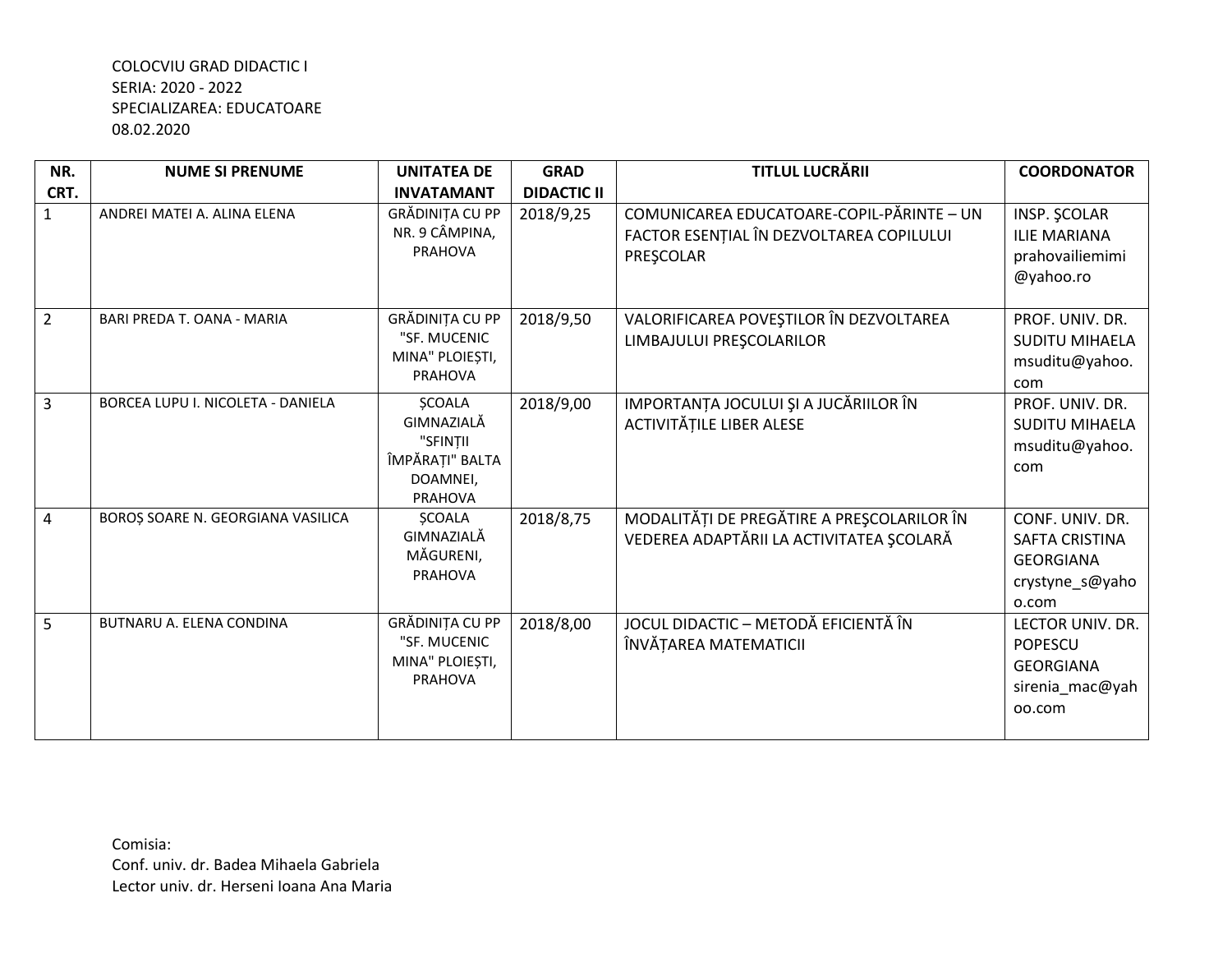| 6              | CALCAN FRIEDEL I. MIRELA                       | GRĂDINIȚA CU PP<br>NR. 47 PLOIEȘTI,<br><b>PRAHOVA</b>                             | 2018/9,60 | DEPISTAREA ȘI CORECTAREA TULBURĂRILOR DE<br>PRONUNȚIE LA PREȘCOLARI                   | CONF. UNIV. DR.<br>MĂRGĂRIȚOIU<br><b>ALINA</b><br>alinapetrescu1@y<br>ahoo.com               |
|----------------|------------------------------------------------|-----------------------------------------------------------------------------------|-----------|---------------------------------------------------------------------------------------|----------------------------------------------------------------------------------------------|
| $\overline{7}$ | CĂTĂLIN JARNEA I. LUMINIȚA CAMELIA             | <b>SCOALA</b><br>GIMNAZIALĂ<br><b>BOLDESTI</b><br>GRĂDIȘTEA,<br><b>PRAHOVA</b>    | 2018/8,25 | PRACTICI DE SOCIALIZARE ÎN CADRUL GRUPEI DE<br>PRESCOLARI                             | CONF. UNIV. DR.<br><b>EFTIMIE SIMONA</b><br><b>GEORGIANA</b><br>simone_eftimie@<br>yahoo.com |
| 8              | COJOCARU IGNAT I. MIHAELA                      | <b>ŞCOALA</b><br>GIMNAZIALĂ<br>BABA ANA,<br>PRAHOVA                               | 2018/9,25 | STIMULAREA INTELIGENȚELOR MULTIPLE PRIN<br>JOCURILE LIBER ALESE ÎN GRĂDINIȚA DE COPII | <b>INSP. SCOLAR</b><br><b>ILIE MARIANA</b><br>prahovailiemimi<br>@yahoo.ro                   |
| 9              | COMȘA IANCU D. ADELA ROXANA<br><b>GABRIELA</b> | <b>ŞCOALA</b><br>GIMNAZIALĂ<br><b>BRAZI, PRAHOVA</b>                              | 2018/9,50 | DEZVOLTAREA SOCIO-AFECTIVĂ DIN PERSPECTIVA<br>RELAȚIEI COPIL-EDUCATOARE-FAMILIE       | PROF. UNIV. DR.<br><b>SUDITU MIHAELA</b><br>msuditu@yahoo.<br>com                            |
| 10             | DOROGHEANU ENACHE I. RALUCA<br><b>MIHAELA</b>  | GRĂDINIȚA STEP<br>BY STEP CU PP<br>"DUMBRAVA<br>MINUNATĂ"<br>PLOIESTI,<br>PRAHOVA | 2018/8,70 | VALORIZAREA POVEȘTILOR ÎN DEZVOLTAREA<br>MORALĂ A PREȘCOLARILOR                       | PROF. UNIV. DR.<br><b>VASILE CRISTIAN</b><br>clinical psycho@<br>yahoo.com                   |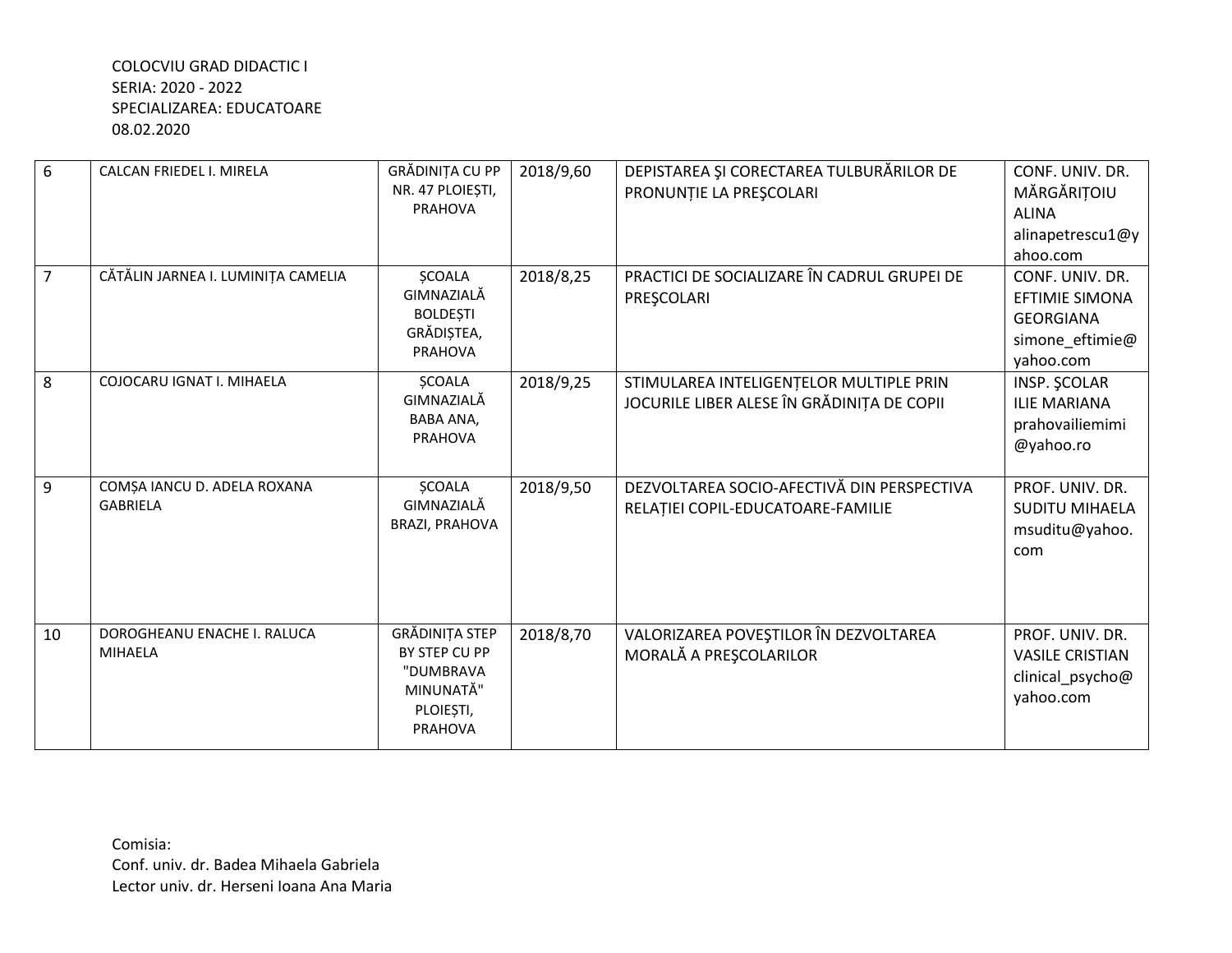| 11 | GAVRILĂ BURLACU N. ANDREEA MILENA              | GRĂDINIȚA CU PP<br>NR. 47 PLOIEȘTI,<br><b>PRAHOVA</b>                        | 2016/9,25 | IMPORTANȚA LIMBAJULUI VERBAL, PARAVERBAL ȘI<br>NONVERBAL ÎN DEZVOLTAREA COMUNICĂRII<br>COPIILOR LA VÂRSTĂ PREȘCOLARĂ | CONF. UNIV. DR.<br>MĂRGĂRIȚOIU<br><b>ALINA</b><br>alinapetrescu1@y<br>ahoo.com               |
|----|------------------------------------------------|------------------------------------------------------------------------------|-----------|----------------------------------------------------------------------------------------------------------------------|----------------------------------------------------------------------------------------------|
| 12 | GHEORGHE DASCĂLU D. MARIA ROXANA               | <b>GRĂDINIȚA CU PP</b><br><b>ŞI PN NR. 28</b><br>PLOIEȘTI,<br><b>PRAHOVA</b> | 2016/9,90 | MODALITĂȚI DE REALIZARE A EDUCAȚIEI FINANCIARE<br>ÎN GRĂDINIȚA DE COPII                                              | CONF. UNIV. DR.<br><b>EFTIMIE SIMONA</b><br><b>GEORGIANA</b><br>simone_eftimie@<br>yahoo.com |
| 13 | HORTOLOMEI CRISTEA V. MONICA<br><b>MIHAELA</b> | GRĂDINIȚA CU PP<br>NR. 9 CÂMPINA,<br><b>PRAHOVA</b>                          | 2011/8,56 | ROLUL SERBĂRILOR TEMATICE ÎN EDUCAȚIA<br>PRESCOLARILOR                                                               | INSP. SCOLAR<br><b>ILIE MARIANA</b><br>prahovailiemimi<br>@yahoo.ro                          |
| 14 | IORGA R.G. ANDREEA GEORGIANA                   | GRĂDINIȚA CU PP<br><b>\$1 PN NR. 38</b><br>PLOIEȘTI,<br><b>PRAHOVA</b>       | 2018/9,80 | DEZVOLTAREA LIMBAJULUI ȘI CORECTAREA<br>TULBURĂRILOR DE PRONUNȚIE LA PREȘCOLARI PRIN<br>LUDO-TERAPIE                 | CONF. UNIV. DR.<br>MĂRGĂRIȚOIU<br><b>ALINA</b><br>alinapetrescu1@y<br>ahoo.com               |
| 15 | <b>MARIN S. IOANA</b>                          | GRĂDINIȚA CU PP<br><b>SI PN "LICURICI"</b><br>PLOIEȘTI,<br>PRAHOVA           | 2013/9,50 | GRĂDINIȚA INCLUZIVĂ - PROVOCĂRI ȘI STRATEGII                                                                         | CONF. UNIV. DR.<br>MĂRGĂRIȚOIU<br><b>ALINA</b><br>alinapetrescu1@y<br>ahoo.com               |

Comisia:

Conf. univ. dr. Badea Mihaela Gabriela Lector univ. dr. Herseni Ioana Ana Maria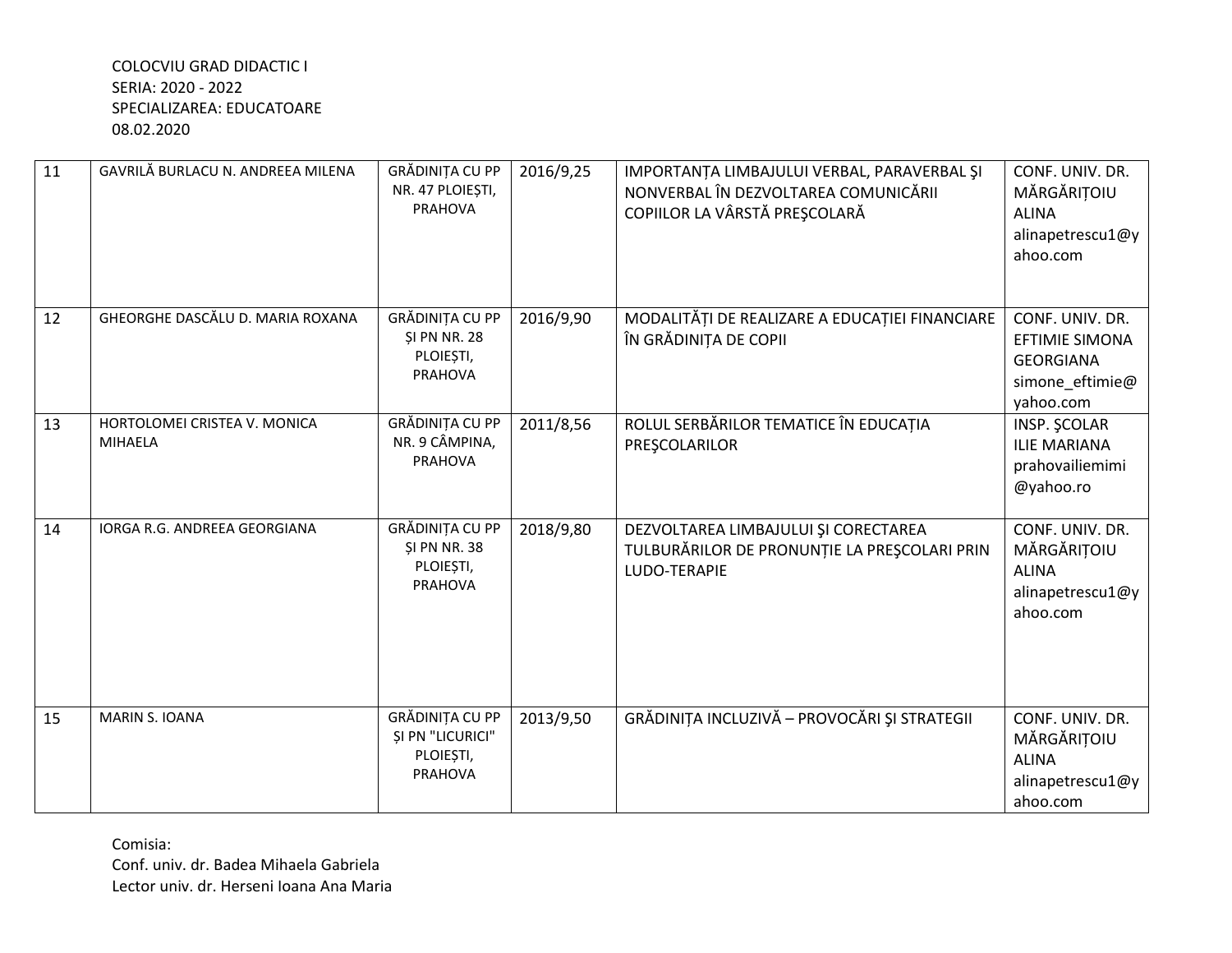| 16 | MATACHE NIȚĂ Ș. ANCUȚA ALEXANDRA | GRĂDINIȚA CU PP<br>NR. 5, MIZIL,<br><b>PRAHOVA</b>                                            | 2018/9,50 | ROLUL CREATIVITĂȚII ÎN ACTIVITĂȚILE DE EDUCARE A<br>LIMBAJULUI LA NIVEL PREȘCOLAR                                     | CONF. UNIV. DR.<br><b>BADEA MIHAELA</b><br><b>GABRIELA</b><br>mihaelagab@yah<br>oo.com |
|----|----------------------------------|-----------------------------------------------------------------------------------------------|-----------|-----------------------------------------------------------------------------------------------------------------------|----------------------------------------------------------------------------------------|
| 17 | MOLDOVEANU C. MĂDĂLINA ELENA     | <b>LICEUL TEORETIC</b><br>"AUREL VLAICU"<br>BREAZA,<br>PRAHOVA                                | 2018/9,35 | FORMAREA ȘI DEZVOLTAREA MOTRICITĂȚII<br>PRESCOLARILOR PRIN INTERMEDIUL TRADITIILOR ȘI<br><b>OBICEIURILOR POPULARE</b> | CONF. UNIV. DR.<br>SAFTA CRISTINA<br><b>GEORGIANA</b><br>crystyne_s@yaho<br>o.com      |
| 18 | MORARIU BADEA C. DANA ELENA      | <b>ŞCOALA</b><br>GIMNAZIALĂ<br>"AL.I. CUZA"<br><b>POTIGRAFU</b><br>GORGOTA,<br><b>PRAHOVA</b> | 2018/9,00 | STIMULAREA COMUNICĂRII AFECTIVE ÎN CADRUL<br>JOCULUI LA PREȘCOLARI                                                    | INSP. SCOLAR<br><b>ILIE MARIANA</b><br>prahovailiemimi<br>@yahoo.ro                    |
| 19 | NECULAI ANDREI T. JANETTE        | <b>SCOALA</b><br>GIMNAZIALĂ NR.<br>1 TELEGA,<br><b>PRAHOVA</b>                                | 2018/9,35 | MODALITĂȚI DE ÎMBOGĂȚIRE A VOCABULARULUI<br>PRIN INTERMEDIUL TEXTELOR NARATIVE DESPRE<br>VIETUITOARE                  | LECTOR UNIV. DR.<br><b>ISPAS LUCIA</b><br>luciaispas@yahoo<br>.com                     |
| 20 | OLTEANU LAZĂR N. ADINA MARIA     | <b>ŞCOALA</b><br>GIMNAZIALĂ<br><b>BUDA RÂFOV,</b><br><b>PRAHOVA</b>                           | 2015/9,75 | IMPACTUL CENTRELOR DE ACTIVITATE ÎN<br>ÎNVĂȚĂMÂNTUL PREȘCOLAR                                                         | CONF. UNIV. DR.<br>SAFTA CRISTINA<br><b>GEORGIANA</b><br>crystyne_s@yaho<br>o.com      |